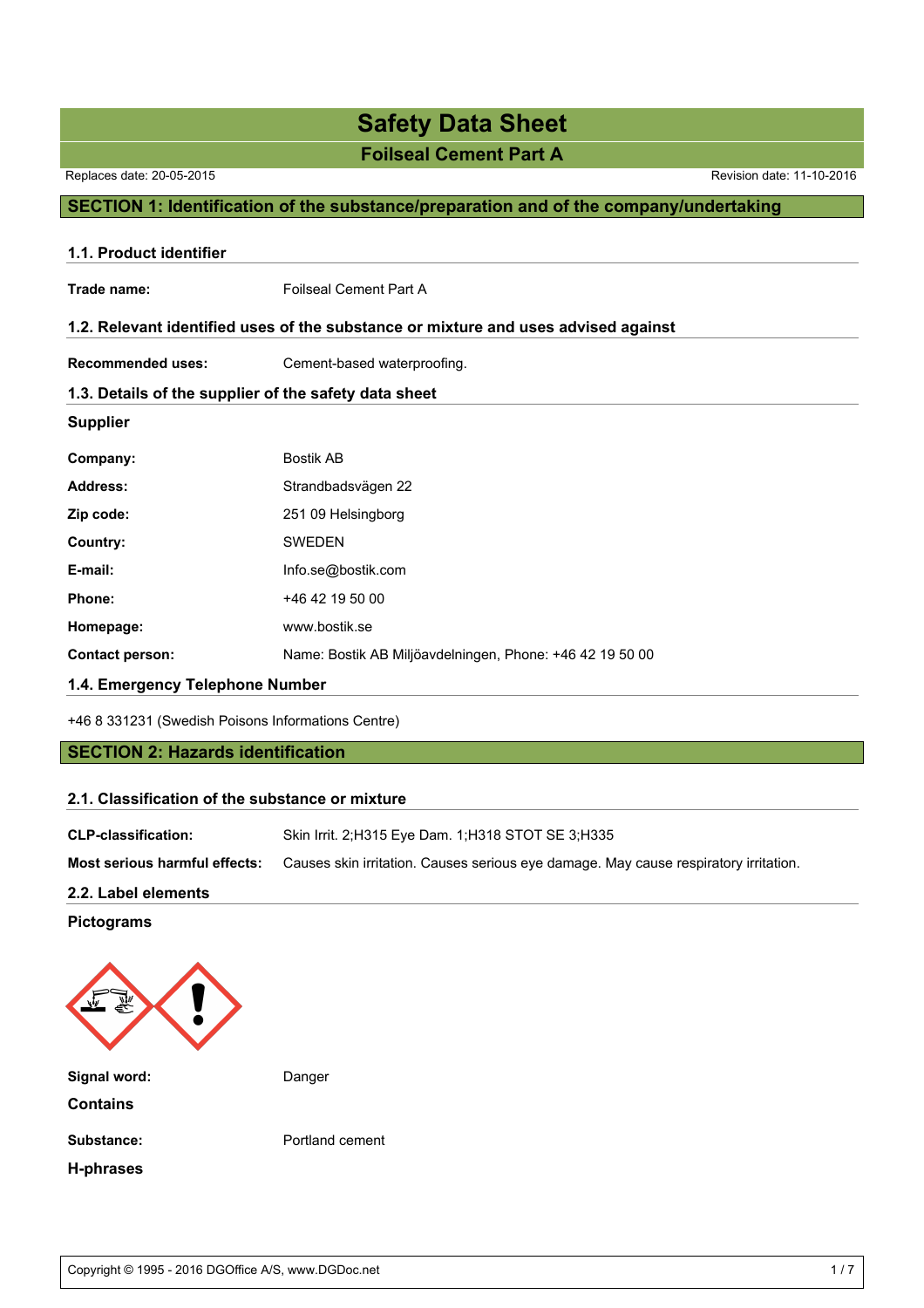## **Foilseal Cement Part A Safety Data Sheet**

Replaces date: 20-05-2015 Revision date: 11-10-2016

| H315<br>H318<br>H335 | Causes skin irritation.<br>Causes serious eye damage.<br>May cause respiratory irritation.                                          |
|----------------------|-------------------------------------------------------------------------------------------------------------------------------------|
| P-phrases            |                                                                                                                                     |
| P <sub>102</sub>     | Keep out of reach of children.                                                                                                      |
| P <sub>261</sub>     | Avoid breathing dust/fume/gas/mist/vapours/spray.                                                                                   |
| P280                 | Wear protective gloves/protective clothing/eye protection/face protection.                                                          |
| P <sub>284</sub>     | Wear respiratory protection.                                                                                                        |
| P302/352             | IF ON SKIN: Wash with plenty of soap and water.                                                                                     |
| P305/351/338         | IF IN EYES: Rinse cautiously with water for several minutes. Remove contact lenses, if present and easy<br>to do. Continue rinsing. |

### **Supplemental information**

Tuotteen sisältämä sementti on kromivähennetty. Kromiallergiset henkilöt eivät saa työskennellä valmiiksi sekoitetun tuotteen kanssa.

### **2.3. Other hazards**

The cement is chrome reduced. Persons who are allergic to chrome should not use the ready to use mixture.

## **SECTION 3: Composition/information on ingredients**

### **3.2. Mixtures**

| <b>Substance</b>                  | <b>CAS</b> number | EC No      | REACH Reg. No.       | Concentration | <b>Notes</b> | CLP-<br>classification                                  |
|-----------------------------------|-------------------|------------|----------------------|---------------|--------------|---------------------------------------------------------|
| <b>Aluminate</b><br><b>cement</b> | 65997-16-2        | l266-045-5 |                      | l50 - 100%    |              |                                                         |
| Portland cement                   | 65997-15-1        | l266-043-4 |                      | l1 - 10%      |              | Skin Irrit. 2;H315<br>Eye Dam. 1;H318<br>STOT SE 3;H335 |
| Calciumcarbonat  471-34-1<br>١e   |                   | 2074399    | 05-2115782559-<br>27 | 1 - 10%       |              |                                                         |

Please see section 16 for the full text of H-phrases.

## **SECTION 4: First aid measures**

### **4.1. Description of first aid measures**

| Inhalation:                                                      | Fresh air and rest. Rinse nose, mouth and throat with water. Consult a physician for specific<br>advice. Dust may irritate the respiratory tract.                  |  |
|------------------------------------------------------------------|--------------------------------------------------------------------------------------------------------------------------------------------------------------------|--|
| Ingestion:                                                       | Immediately give a couple of glasses of water or milk, provided the victim is fully conscious.<br>Get medical attention immediately.                               |  |
| <b>Skin contact:</b>                                             | Remove contaminated clothing.                                                                                                                                      |  |
| Eye contact:                                                     | Remove any contact lenses and rinse with water for at least 15 minutes (keep the eyelids<br>open). Get medical attention promptly if symptoms occur after washing. |  |
| <b>Burns:</b>                                                    | Flush with water until the pain stops and continue flushing for another 30 minutes.                                                                                |  |
| General:                                                         | In the event of an accident, nausea or other effect, contact a doctor immediately.                                                                                 |  |
| 4.2. Most important symptoms and effects, both acute and delayed |                                                                                                                                                                    |  |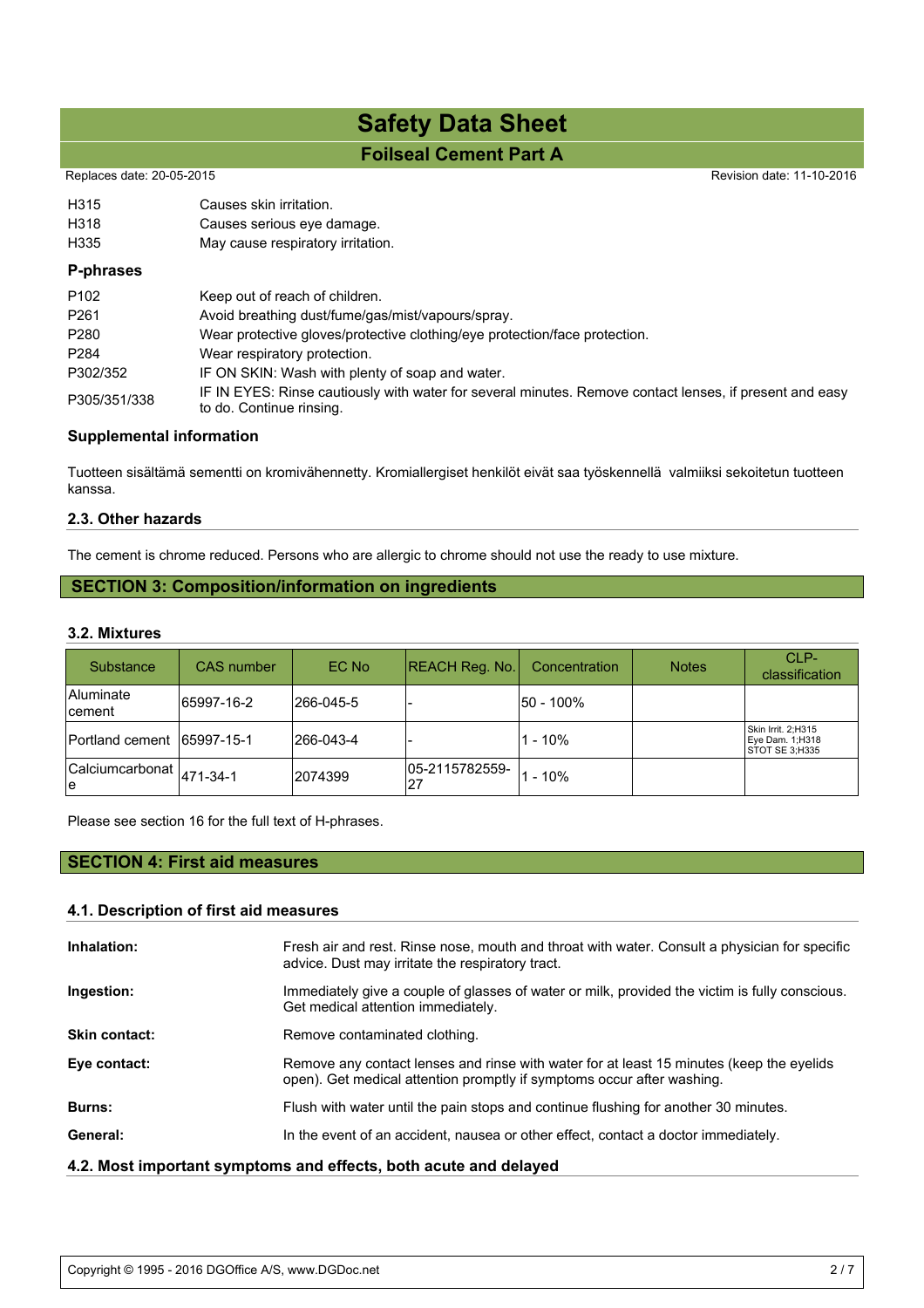## **Foilseal Cement Part A Safety Data Sheet**

Replaces date: 20-05-2015 Replaces date: 11-10-2016

Risk of serious damage to eyes.

### **4.3. Indication of any immediate medical attention and special treatment needed**

Show this Material Safety Data Sheet to the doctor. To hospital if strong cough or vomiting occurs, or if larger quantity has been consumed.

### **SECTION 5: Fire-fighting measures**

### **5.1. Extinguishing media**

**Suitable extinguishing media:** Use extinguishing media appropriate for surrounding fire.

**Unsuitable extinguishing media:** No known

### **5.2. Special hazards arising from the substance or mixture**

Carbon oxides and metal oxides are emitted in a fire.

### **5.3. Advice for fire-fighters**

Wear respiratory protection with combination filter (dust and gas filter). Prevent discharges into the sewage system, watercourses or ground.

**Other Information:** Show this safety data sheet, if possible.

### **SECTION 6: Accidental release measures**

### **6.1. Personal precautions, protective equipment and emergency procedures**

**For non-emergency personnel:** Wear respirator if there is dust formation. Use suitable protective clothes, protective gloves and protective goggles. Avoid inhaling dust/mist.

**For emergency responders:** Wear respirator if there is dust formation.

### **6.2. Environmental precautions**

Avoid generation and spreading of dust. Prevent discharge into the sewage system, due to the risk of blockage.

### **6.3. Methods and material for containment and cleaning up**

Collect with vacuum cleaner or carefully sweep together and collect. Collect in containers and seal securely.

### **6.4. Reference to other sections**

See section 13 for waste disposal. See Sections 7 and 8 for prevention.

**Other Information:** In the event of major emissions, contact the relevant authorities.

### **SECTION 7: Handling and storage**

### **7.1. Precautions for safe handling**

Good working hygiene must always be observed when handling product. The cement is chrome reduced. Persons who are allergic to chrome should not use the ready to use mixture.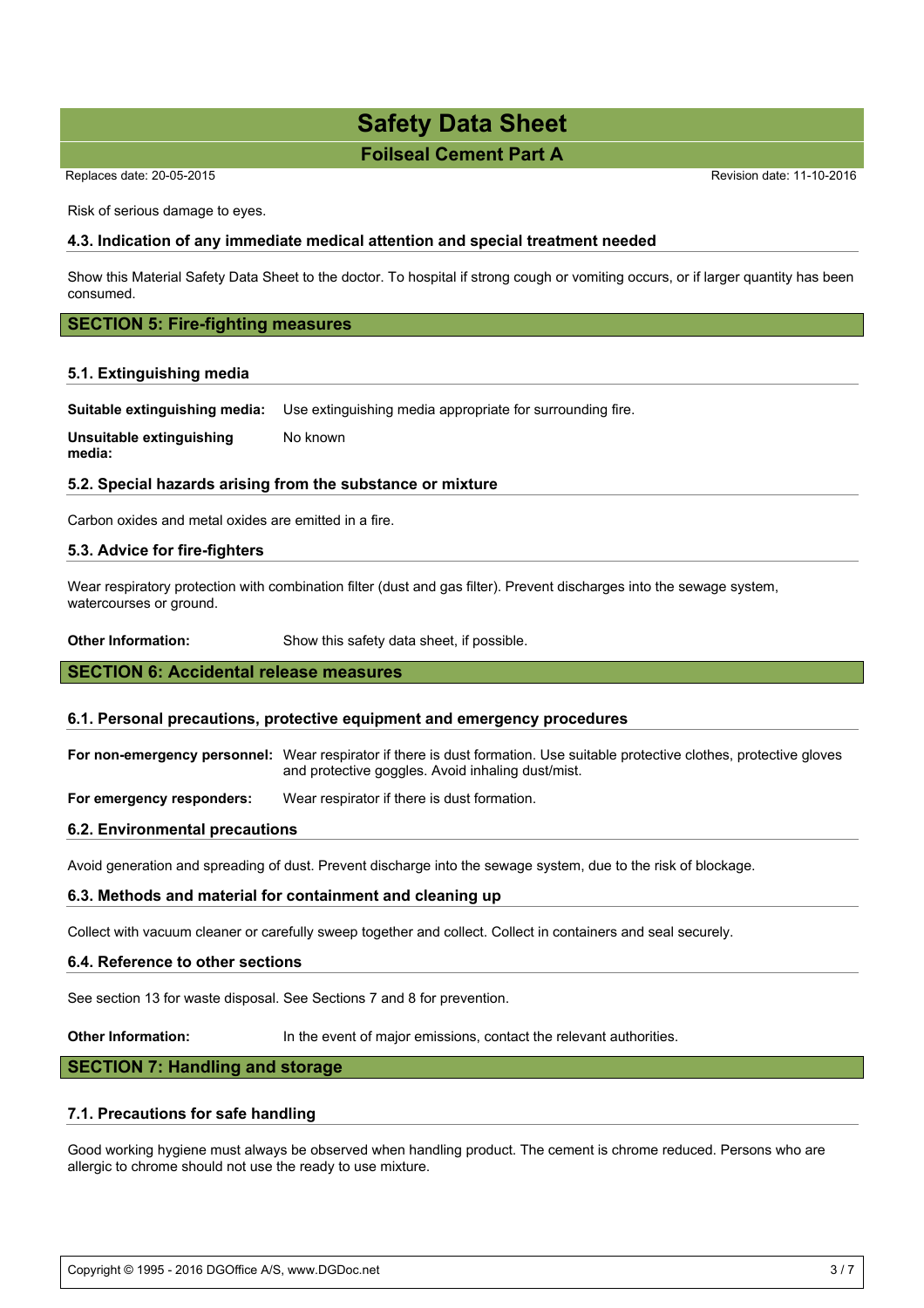## **Foilseal Cement Part A**

Replaces date: 20-05-2015 Revision date: 11-10-2016

### **7.2. Conditions for safe storage, including any incompatibilities**

Keep containers tightly closed in closed original packaging. Store in a dry area.

### **7.3. Specific end use(s)**

See Product Data Sheet.

**Other Information:** Observe local regulations.

## **SECTION 8: Exposure controls/personal protection**

### **8.1. Control parameters**

### **Occupational exposure limit**

| Substance name                             | Time period                                                                                                                 |                                                                                                                                                                                                                                                                                                    | ppm | mg/m3 | Comment | <b>Remarks</b> |  |  |
|--------------------------------------------|-----------------------------------------------------------------------------------------------------------------------------|----------------------------------------------------------------------------------------------------------------------------------------------------------------------------------------------------------------------------------------------------------------------------------------------------|-----|-------|---------|----------------|--|--|
| Aluminate cement                           | l8h                                                                                                                         |                                                                                                                                                                                                                                                                                                    |     | 10    |         |                |  |  |
| Portland cement                            | 8h                                                                                                                          |                                                                                                                                                                                                                                                                                                    |     | 10    | Damm    |                |  |  |
| <b>Measuring methods:</b>                  |                                                                                                                             | Contains substances for which hygienic threshold values are stipulated.                                                                                                                                                                                                                            |     |       |         |                |  |  |
| <b>Other Information:</b>                  |                                                                                                                             | Observe local regulations.                                                                                                                                                                                                                                                                         |     |       |         |                |  |  |
| 8.2. Exposure controls                     |                                                                                                                             |                                                                                                                                                                                                                                                                                                    |     |       |         |                |  |  |
| <b>Exposure controls:</b>                  |                                                                                                                             | Personal precautions: Avoid skin contact with product, wipe up the pollution / spill as soon as<br>incurred. Provide training for employees to prevent exposure. Use personal protective<br>equipment as in Section 8.                                                                             |     |       |         |                |  |  |
| Appropriate engineering<br>controls:       |                                                                                                                             | Good working hygiene must always be observed when handling product. Technical<br>measures: Ensure adequate general ventilation standards, use process enclosures, local<br>exhaust ventilation or other engineering controls to keep worker exposure below any<br>recommended or statutory limits. |     |       |         |                |  |  |
| eye/face protection:                       |                                                                                                                             | <b>Personal protective equipment, Use tight-fitting protective goggles.</b>                                                                                                                                                                                                                        |     |       |         |                |  |  |
| hand protection:                           | <b>Personal protective equipment,</b> Use suitable protective gloves made of nitrile rubber. Gloves must conform to EN 374. |                                                                                                                                                                                                                                                                                                    |     |       |         |                |  |  |
| skin protection:                           |                                                                                                                             | <b>Personal protective equipment, Wear appropriate clothing to prevent reasonably probable skin contact.</b>                                                                                                                                                                                       |     |       |         |                |  |  |
| respiratory protection:                    |                                                                                                                             | <b>Personal protective equipment, Wear respirator if there is dust formation.</b>                                                                                                                                                                                                                  |     |       |         |                |  |  |
| <b>Environmental exposure</b><br>controls: |                                                                                                                             | Prevent discharge into the sewage system, due to the risk of blockage.                                                                                                                                                                                                                             |     |       |         |                |  |  |
| <b>Other Information:</b>                  |                                                                                                                             | Pay attention to warning labels on the container. Information from supplier: Workplace and<br>work methods are designed to prevent direct contact.                                                                                                                                                 |     |       |         |                |  |  |

## **SECTION 9: Physical and chemical properties**

### **9.1. Information on basic physical and chemical properties**

| Parameter  | Value/unit      |
|------------|-----------------|
| State      | Powder.         |
| Colour     | Grev            |
| Odour      | <b>No Smell</b> |
| Solubility |                 |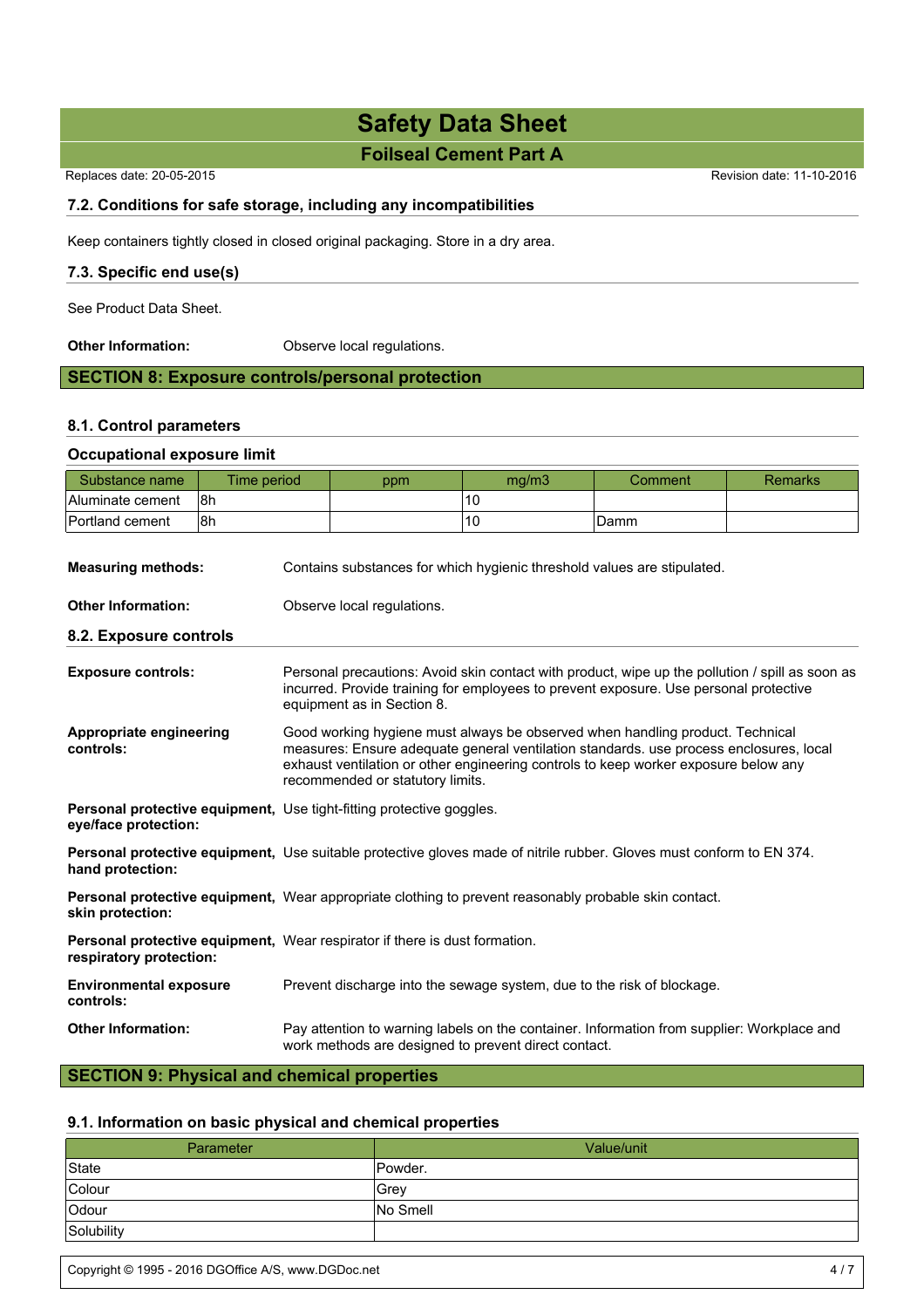## **Foilseal Cement Part A**

Replaces date: 20-05-2015 Revision date: 11-10-2016

| Explosive properties                    |            |                |
|-----------------------------------------|------------|----------------|
| Oxidising properties                    |            |                |
| Parameter                               | Value/unit | <b>Remarks</b> |
| pH (solution for use)                   | 11.5       |                |
| pH (concentrate)                        | No data    |                |
| Melting point                           | No data    |                |
| Freezing point                          | No data    |                |
| Initial boiling point and boiling range | No data    |                |
| <b>Flash Point</b>                      | No data    |                |
| Evaporation rate                        | lNo data   |                |
| Flammability (solid, gas)               | No data    |                |
| Flammability limits                     | No data    |                |
| <b>Explosion limits</b>                 | No data    |                |
| Vapour pressure                         | No data    |                |
| Vapour density                          | No data    |                |
| Relative density                        | No data    |                |
| Partition coefficient n-octonol/water   | No data    |                |
| Auto-ignition temperature               | No data    |                |
| Decomposition temperature               | No data    |                |
| Viscosity                               | No data    |                |
| Odour threshold                         | No data    |                |

### **9.2 Other information**

|         | <b>Munic</b>          |  |
|---------|-----------------------|--|
| Density | g/cm<br>$\cdots$<br>ັ |  |

**Other Information:** Solubility in water: Miscible with water.

### **SECTION 10: Stability and reactivity**

### **10.1. Reactivity**

Reacts exothermically with water.

### **10.2. Chemical stability**

Stable under recommended storage and handling conditions.

### **10.3. Possibility of hazardous reactions**

Reacts violently with acids.

### **10.4. Conditions to avoid**

Protect against moisture.

### **10.5. Incompatible materials**

No known

### **10.6. Hazardous decomposition products**

No known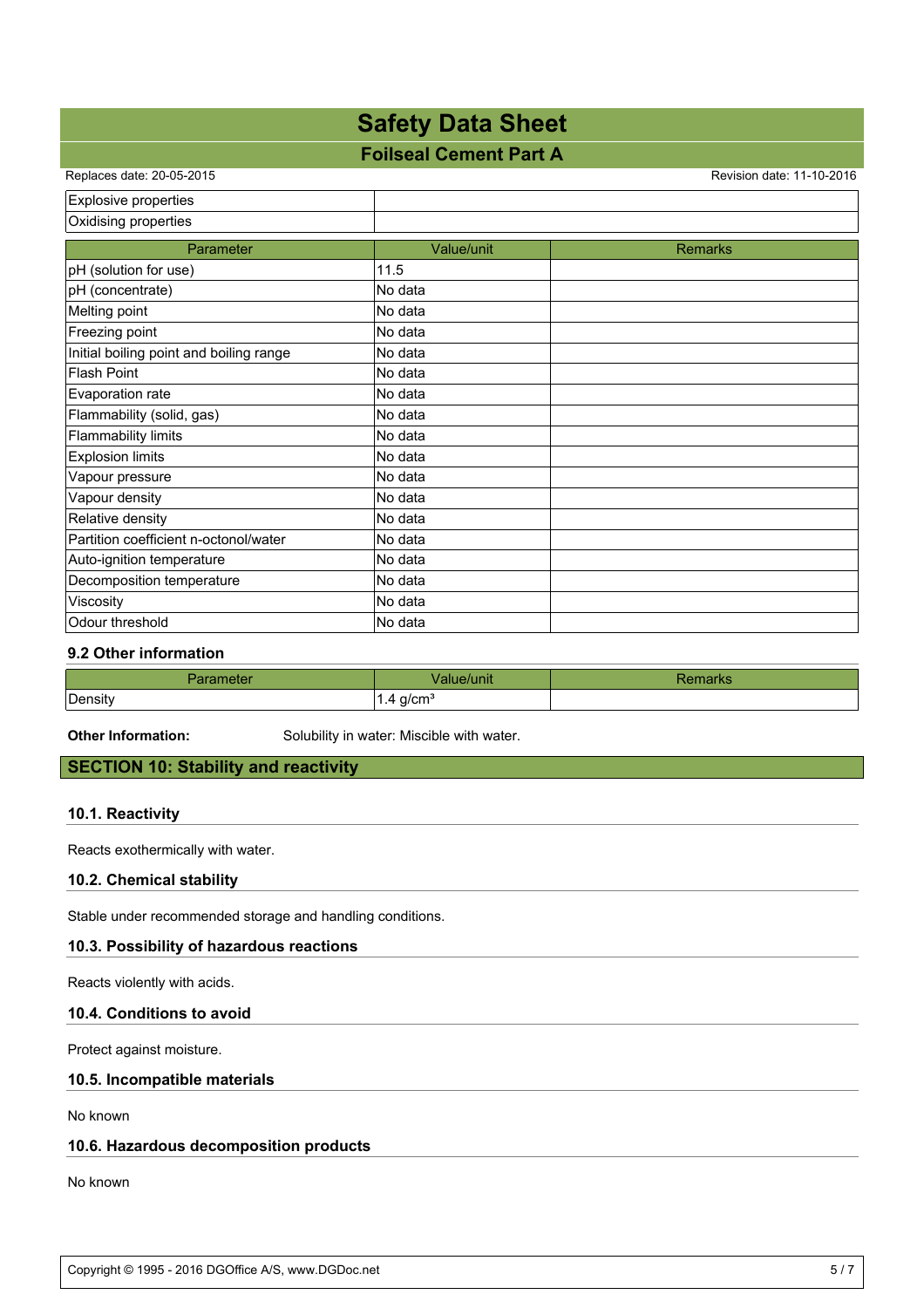## **Foilseal Cement Part A Safety Data Sheet**

Replaces date: 20-05-2015 **Replaces** date: 11-10-2016

### **SECTION 11: Toxicological information**

| 11.1. Information on toxicological effects |                                                                                                                                                              |  |
|--------------------------------------------|--------------------------------------------------------------------------------------------------------------------------------------------------------------|--|
| Acute toxicity - oral:                     | May cause chemical burns in mouth and throat.                                                                                                                |  |
| Acute toxicity - dermal:                   | May cause smarting, redness and eczema. Use of the product after the expiration of the<br>stated shelf-life may increse the risk of chromium induced eczema. |  |
| Acute toxicity - inhalation:               | Irritating to respiratory system. Inhalation of dust in high contents may irritate the mucous<br>membranes of the respiratory organs.                        |  |
| <b>Skin corrosion/irritation:</b>          | Causes skin irritation.                                                                                                                                      |  |
| Serious eye damage/eye<br>irritation:      | Causes serious eye damage.                                                                                                                                   |  |

### **SECTION 12: Ecological information**

### **12.1. Toxicity**

No known negative effects. No known negative effects.

### **12.2. Persistence and degradability**

No information available

### **12.3. Bioaccumulative potential**

No information available

### **12.4. Mobility in soil**

No information available

### **12.5. Results of PBT and vPvB assessment**

The product does not contain any PBT or vPvB substances.

### **12.6. Other adverse effects**

No known negative effects.

### **Other Information**

Prevent discharges into the sewage system, watercourses or ground.

### **SECTION 13: Disposal considerations**

### **13.1. Waste treatment methods**

Unhardened product must be treated as dangerous waste. Cured product may be treated as building waste. When handling larger volumes consult local authorities and local waste disposal organisation.

**Category of waste:** EWC code 101311